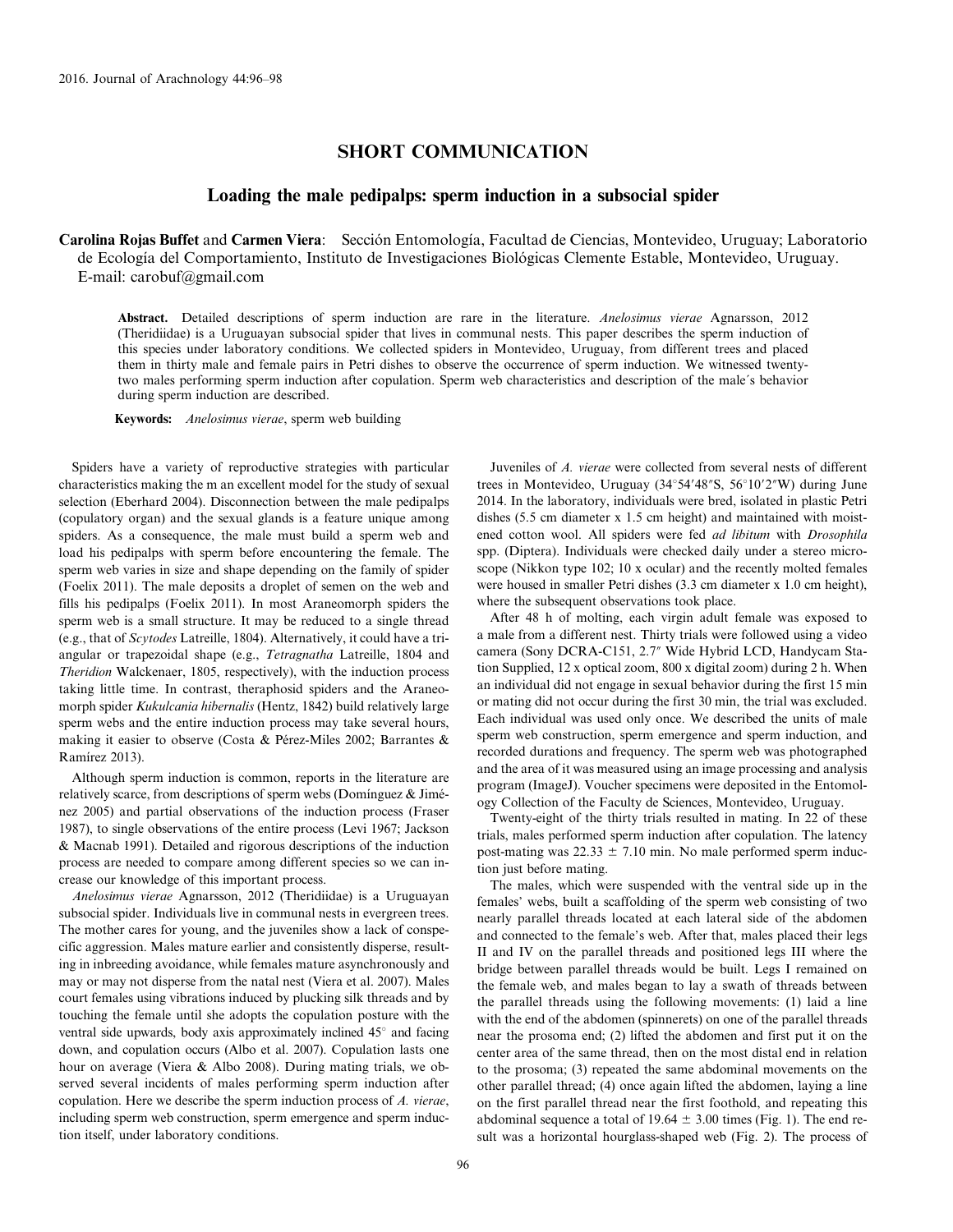

Figure 1.—Sperm web construction sequence. The threads (dotted and solid black lines) are laid between the scaffolding (gray lines). This sequence is repeated several times. The black points are the places where the silk threads are attached.

sperm web building lasted on average  $36.64 \pm 9.18$  s. The mean area of the sperm web was  $0.28 \pm 0.11$  mm<sup>2</sup>.

Once the sperm web was finished, males deposited sperm. They made small legs flexions at the femur-patella articulation, with higher intensity of leg IV, and moved their abdomens up and down. They then continued the up-and-down abdominal movements, increasing the frequency and diminishing the amplitude without bending the legs, until a drop of sperm emerged and was later deposited on the thin middle portion of the sperm web. This process lasted 35.32  $\pm$ 11.09 s on average.

After sperm deposition, males moved backwards, holding the sperm web with their legs in the same position so the pedipalps could reach the sperm drop. The drop was deposited on the upper side of the web and was absorbed through to the same side with fast vibratory movements alternating between one pedipalp and then the other. This was done  $10.45 \pm 3.42$  times on average (Fig. 2). The time they spent with each pedipalp on the sperm drop increased as the behavior progressed. Most males withdrew most of the sperm after approximately  $3.28 \pm 1.04$  min, except in two cases where males left part of the sperm in their sperm web. The entire process of sperm induction (sperm web building + sperm drop + filling up the pedipalps) took an average of  $4.47 \pm 1.38$  min. When induction was completed some males placed their pedipalps into their mouthparts and shook their abdomens once or twice but they did not consume the sperm web. (To view video of sperm web construction, sperm drop deposition, and loading the palps, see http://dx.doi.org/10.1636/J15-57.s1)

Because sperm induction is essential for successful copulation, it is surprising that there are few studies describing it in detail. In this species, this behavior always took place shortly after copulation.



Figure 2.—Male loading one of his pedipalps with sperm from the sperm web. P: pedipalp; L II: leg II; L III: leg III. The arrow points to the sperm drop. Scale  $= 0.5$  mm.

The small size of the sperm web in  $A$ . vierae, as in most araneomorph spiders (Foelix 2011), represents a low cost in time and effort, in contrast to mygalomorph spiders, which build a large sperm mat involving a significant cost for males (Costa & Pérez-Miles 2002). Also, the short induction duration of A. vierae implies low costs relative to most other spider species, in which many minutes, but usually less than half an hour, are required to perform it (Gertsch 1979). The position of the legs prior to sperm web construction is similar to the position of several species of the same family like Theridion sp., where the parallel threads are held by legs II and IV, and the bridge is spread by legs III (Knoflach 1998). The horizontal position of the sperm web by the males of A. vierae is similar to that commonly observed in other spiders (Foelix 2011). However, its hourglass shape differs from the common triangular or square shape described for other Araneomorph spiders (Gertsch 1979; Foelix 2011) or the trapezoidal shape seen in Theridion (Knoflach 1998).

As in many spider families, intensive movements of the abdomen just before ejaculation indicate the activity of the epigastric glands that support the building of the sperm web (Knoflach 1998). These intensive movements were seen in A. vierae and could imply the same activity of the epigastric glands. Filling the pedipalps with sperm corresponds to the direct form of sperm induction observed in webbuilding spiders (Foelix 2011). This process is characterized by a male extending his pedipalp on the same side of the sperm web as the droplet of sperm and contacting the droplet, which absorbs the sperm (Jackson & Macnab 1991). The fact that males performed sperm induction behavior after mating suggests that their pedipalps are loaded with sperm prior to mating. Thus, it may be the case that males load their pedipalps immediately after they molt into adults, as is the case with most spiders (Austad 1984; Michalik & Rittschof 2011). Under laboratory conditions, we observed similar sperm induction characteristics in A. *jabaquara* Levi, 1956, and it also occurred after mating (unpublished results).

Here, males did not copulate again with the same female, but another study reported that males of A. vierae made two or three reloads of pedipalps and remated with the same female (Viera et al. 2007). By remating with the same female, males can reduce the probability that she mates with another male, thus reducing the risk of direct sperm competition (Alcock 1994). This makes sense because in this species the first and second males that copulate with a female have similar percentages of paternity (Lorieto et al. 2010). Another option for males is to completely fill the female's spermathecae with sperm. However, the pedipalps may not be able to support all the sperm needed to do so, thus requiring the male to load them more than once. In the future, it would be interesting to evaluate the capacity of female's spermathecae compared with the capacity of the male's pedipalps.

Although the physical cost of sperm induction may be low, there may be other types of associated costs. First, males of A. vierae fight for access to females and the loser remains as a satellite male (Albo et al. 2007). When the winner leaves the female to engage in the sperm induction maneuvers, the satellite male could take advantage and copulate with the abandoned female. Females are permissive, tolerant, and accept re-matings with the same male and with others (Viera et al. 2007). Secondly, the brief sexual season of A. vierae can represent a pressure on males to load their pedipalps with sperm immediately after mating, because males may seek to copulate with many females over a short period of time (Viera et al. 2007). Future studies are required to investigate how often and under which circumstances (e.g., in the presence of one, two or three females, or other males) the males reload the pedipalps with sperm.

Given that A. vierae is a subsocial spider, this study is important for future comparative studies, and also for investigating how sociality may have evolved in spiders via reduced conspecific aggressiveness.